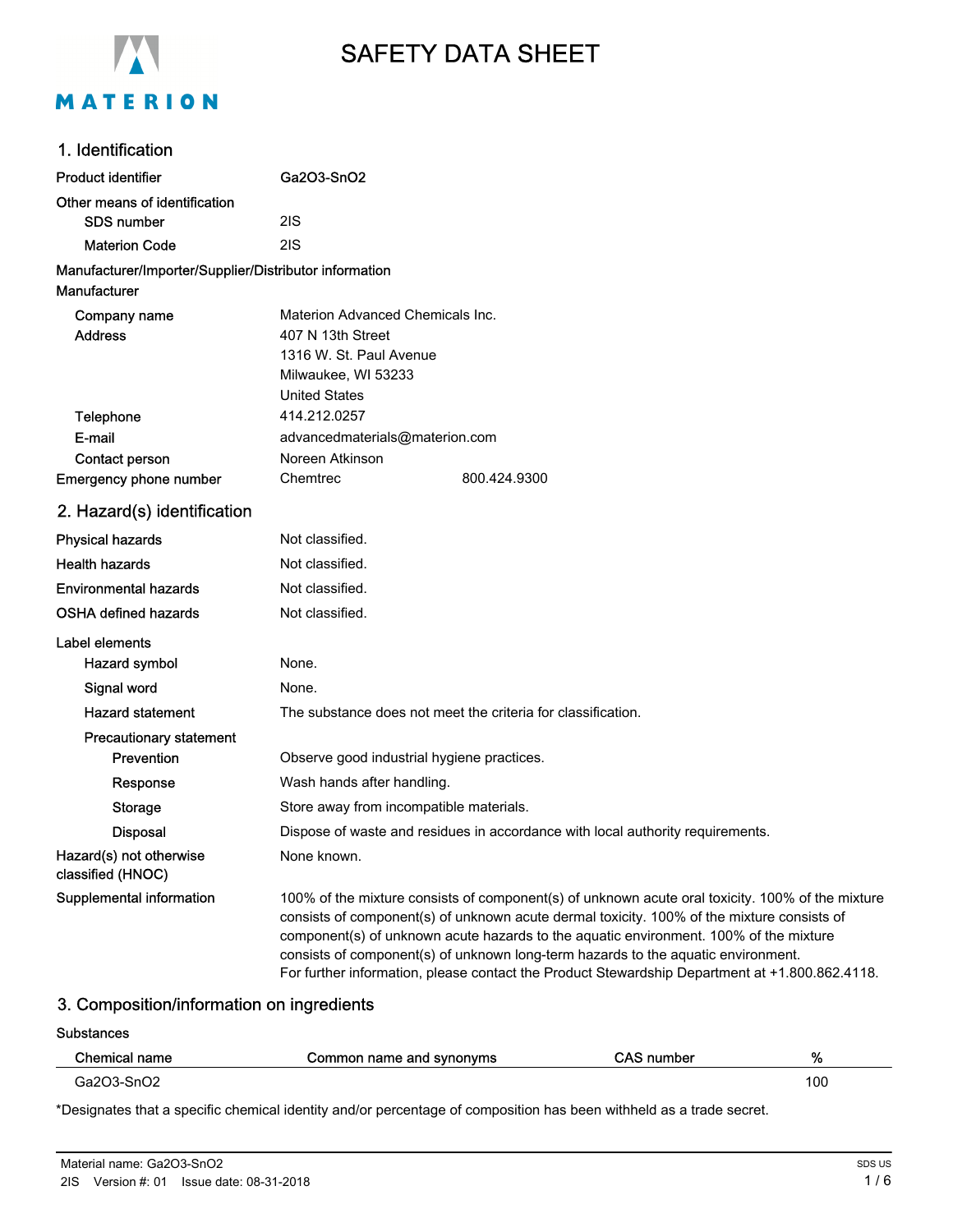# 4. First-aid measures

| Inhalation                                                                                                                                                                                                                     | Move to fresh air. Call a physician if symptoms develop or persist.                                                 |
|--------------------------------------------------------------------------------------------------------------------------------------------------------------------------------------------------------------------------------|---------------------------------------------------------------------------------------------------------------------|
| <b>Skin contact</b>                                                                                                                                                                                                            | Wash off with soap and water. Get medical attention if irritation develops and persists.                            |
| Eye contact                                                                                                                                                                                                                    | Rinse with water. Get medical attention if irritation develops and persists.                                        |
| Ingestion                                                                                                                                                                                                                      | Rinse mouth. Get medical attention if symptoms occur.                                                               |
| Most important<br>symptoms/effects, acute and<br>delayed                                                                                                                                                                       | Direct contact with eyes may cause temporary irritation.                                                            |
| Indication of immediate medical<br>attention and special treatment<br>needed                                                                                                                                                   | Treat symptomatically.                                                                                              |
| General information                                                                                                                                                                                                            | Ensure that medical personnel are aware of the material(s) involved, and take precautions to<br>protect themselves. |
| 5. Fire-fighting measures                                                                                                                                                                                                      |                                                                                                                     |
| Suitable extinguishing media                                                                                                                                                                                                   | Water fog. Foam. Dry chemical powder. Carbon dioxide (CO2).                                                         |
| the constitution of the constitution of the constitution of the constitution of the constitution of the constitution of the constitution of the constitution of the constitution of the constitution of the constitution of th | De seek op en onderstek een en en die solele en deur klein ook en een duiden. Daar                                  |

| Unsuitable extinguishing media                                   | Do not use water jet as an extinguisher, as this will spread the fire.                        |
|------------------------------------------------------------------|-----------------------------------------------------------------------------------------------|
| Specific hazards arising from<br>the chemical                    | During fire, gases hazardous to health may be formed.                                         |
| Special protective equipment<br>and precautions for firefighters | Self-contained breathing apparatus and full protective clothing must be worn in case of fire. |
| Fire fighting<br>equipment/instructions                          | Use water spray to cool unopened containers.                                                  |
| Specific methods                                                 | Use standard firefighting procedures and consider the hazards of other involved materials.    |
| General fire hazards                                             | No unusual fire or explosion hazards noted.                                                   |

# 6. Accidental release measures

| Personal precautions, protective<br>equipment and emergency<br>procedures | Keep unnecessary personnel away. For personal protection, see section 8 of the SDS.                                                                      |
|---------------------------------------------------------------------------|----------------------------------------------------------------------------------------------------------------------------------------------------------|
| Methods and materials for<br>containment and cleaning up                  | Stop the flow of material, if this is without risk. Following product recovery, flush area with water.<br>For waste disposal, see section 13 of the SDS. |
| <b>Environmental precautions</b>                                          | Avoid discharge into drains, water courses or onto the ground.                                                                                           |
| 7. Handling and storage                                                   |                                                                                                                                                          |

| Precautions for safe handling   | Observe good industrial hygiene practices.                                                         |
|---------------------------------|----------------------------------------------------------------------------------------------------|
| Conditions for safe storage,    | Store in original tightly closed container. Store away from incompatible materials (see Section 10 |
| including any incompatibilities | of the SDS).                                                                                       |

# 8. Exposure controls/personal protection

| Occupational exposure limits                                          | No exposure limits noted for ingredient(s).                                                                                                                                                                                                                                                                                                                                                            |
|-----------------------------------------------------------------------|--------------------------------------------------------------------------------------------------------------------------------------------------------------------------------------------------------------------------------------------------------------------------------------------------------------------------------------------------------------------------------------------------------|
| <b>Biological limit values</b>                                        | No biological exposure limits noted for the ingredient(s).                                                                                                                                                                                                                                                                                                                                             |
| Appropriate engineering controls                                      | Good general ventilation (typically 10 air changes per hour) should be used. Ventilation rates<br>should be matched to conditions. If applicable, use process enclosures, local exhaust ventilation,<br>or other engineering controls to maintain airborne levels below recommended exposure limits. If<br>exposure limits have not been established, maintain airborne levels to an acceptable level. |
| <b>Control parameters</b>                                             | Follow standard monitoring procedures.                                                                                                                                                                                                                                                                                                                                                                 |
| Individual protection measures, such as personal protective equipment |                                                                                                                                                                                                                                                                                                                                                                                                        |
| Eye/face protection                                                   | Wear safety glasses with side shields (or goggles).                                                                                                                                                                                                                                                                                                                                                    |
| <b>Skin protection</b>                                                |                                                                                                                                                                                                                                                                                                                                                                                                        |
| Hand protection                                                       | Wear appropriate chemical resistant gloves.                                                                                                                                                                                                                                                                                                                                                            |
| Other                                                                 | Wear suitable protective clothing.                                                                                                                                                                                                                                                                                                                                                                     |

Material name: Ga2O3-SnO2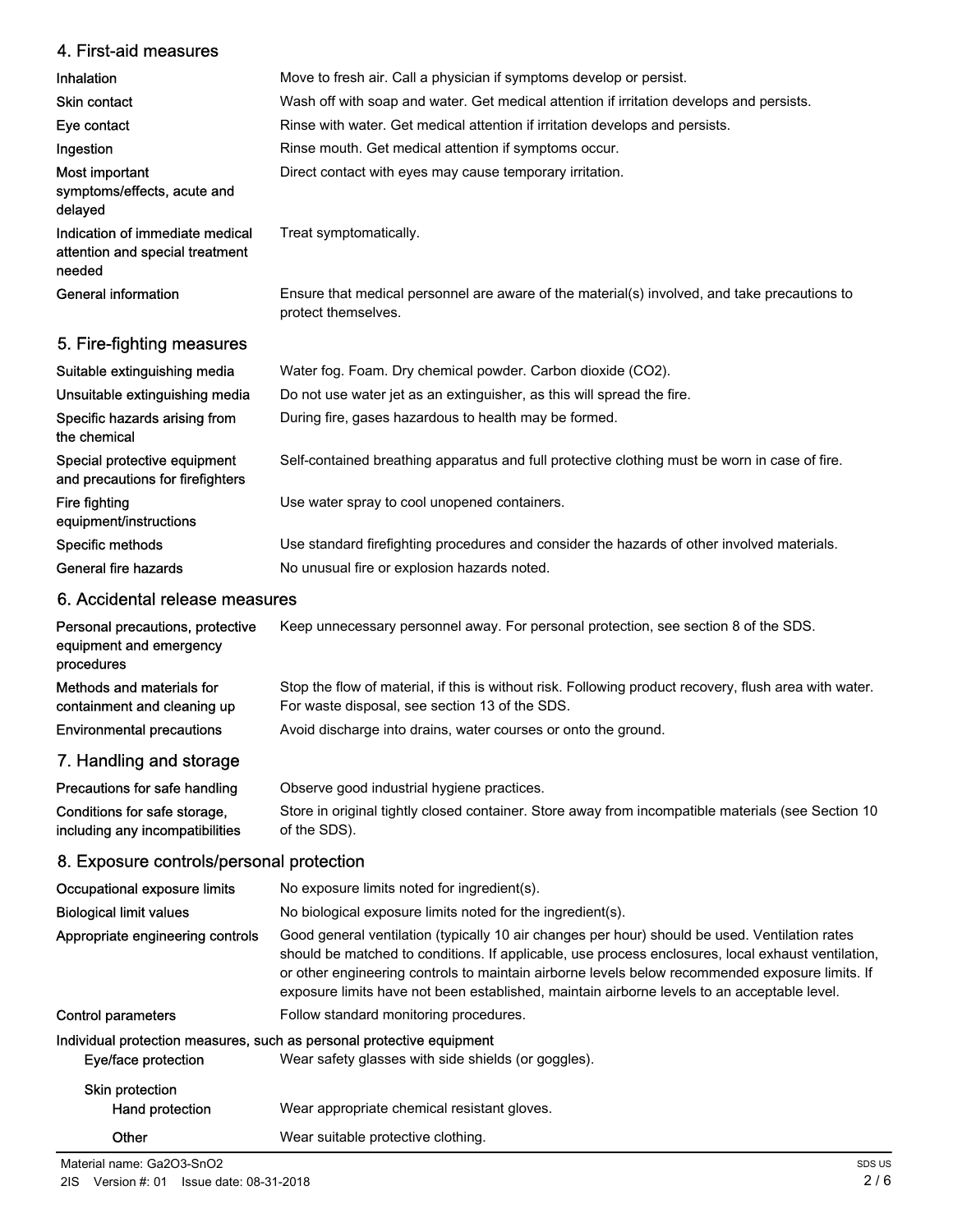| Respiratory protection         | In case of insufficient ventilation, wear suitable respiratory equipment.                  |
|--------------------------------|--------------------------------------------------------------------------------------------|
| <b>Thermal hazards</b>         | Wear appropriate thermal protective clothing, when necessary.                              |
| General hygiene considerations | Always observe good personal hygiene measures, such as washing after handling the material |

# and before eating, drinking, and/or smoking.

# 9. Physical and chemical properties

| Appearance |  |  |
|------------|--|--|

| <b>Physical state</b>                             | Solid.                                                                                        |
|---------------------------------------------------|-----------------------------------------------------------------------------------------------|
| Form                                              | Solid.                                                                                        |
| Color                                             | Not available.                                                                                |
| Odor                                              | Not available.                                                                                |
| <b>Odor threshold</b>                             | Not available.                                                                                |
| pH                                                | Not available.                                                                                |
| Melting point/freezing point                      | Not available.                                                                                |
| Initial boiling point and boiling<br>range        | Not available.                                                                                |
| <b>Flash point</b>                                | Not available.                                                                                |
| <b>Evaporation rate</b>                           | Not available.                                                                                |
| Flammability (solid, gas)                         | Not available.                                                                                |
| Upper/lower flammability or explosive limits      |                                                                                               |
| Flammability limit - lower<br>(%)                 | Not available.                                                                                |
| Flammability limit - upper<br>(% )                | Not available.                                                                                |
| Explosive limit - lower (%)                       | Not available.                                                                                |
| Explosive limit - upper (%)                       | Not available.                                                                                |
| Vapor pressure                                    | Not available.                                                                                |
| Vapor density                                     | Not available.                                                                                |
| <b>Relative density</b>                           | Not available.                                                                                |
| Solubility(ies)                                   |                                                                                               |
| Solubility (water)                                | Not available.                                                                                |
| <b>Partition coefficient</b><br>(n-octanol/water) | Not available.                                                                                |
| Auto-ignition temperature                         | Not available.                                                                                |
| <b>Decomposition temperature</b>                  | Not available.                                                                                |
| <b>Viscosity</b>                                  | Not available.                                                                                |
| Other information<br><b>Explosive properties</b>  | Not explosive.                                                                                |
| <b>Oxidizing properties</b>                       | Not oxidizing.                                                                                |
| 10. Stability and reactivity                      |                                                                                               |
| Reactivity                                        | The product is stable and non-reactive under normal conditions of use, storage and transport. |
| <b>Chemical stability</b>                         | Material is stable under normal conditions.                                                   |
| Possibility of hazardous<br>reactions             | No dangerous reaction known under conditions of normal use.                                   |
| <b>Conditions to avoid</b>                        | Contact with incompatible materials.                                                          |
| Incompatible materials                            | Strong oxidizing agents.                                                                      |
| Hazardous decomposition<br>products               | No hazardous decomposition products are known.                                                |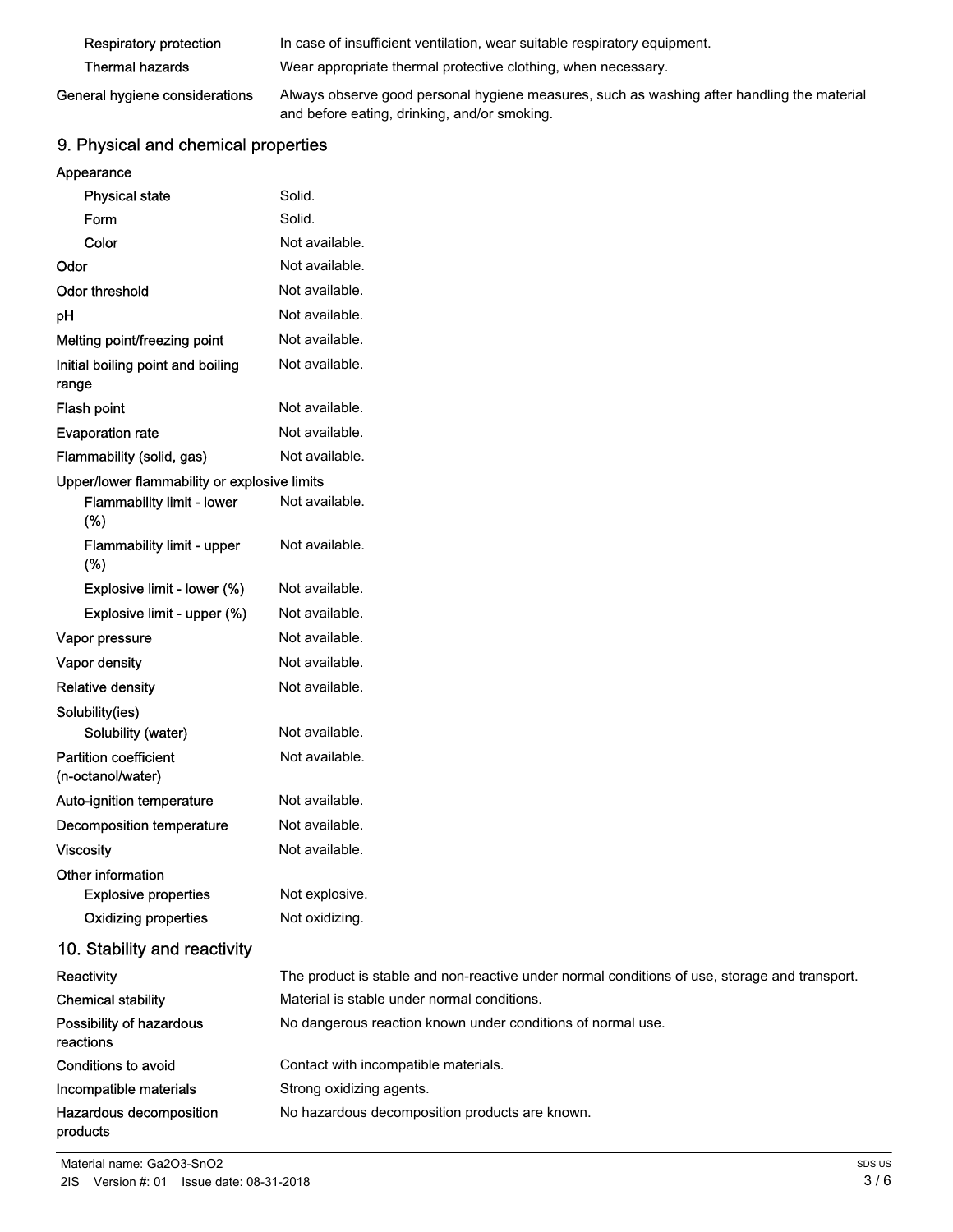# 11. Toxicological information

# Information on likely routes of exposure

| <b>Inhalation</b>                                                                  | No adverse effects due to inhalation are expected.                                                                                                                                                    |
|------------------------------------------------------------------------------------|-------------------------------------------------------------------------------------------------------------------------------------------------------------------------------------------------------|
| Skin contact                                                                       | No adverse effects due to skin contact are expected.                                                                                                                                                  |
| Eye contact                                                                        | Direct contact with eyes may cause temporary irritation.                                                                                                                                              |
| Ingestion                                                                          | Expected to be a low ingestion hazard.                                                                                                                                                                |
| Symptoms related to the<br>physical, chemical and<br>toxicological characteristics | Direct contact with eyes may cause temporary irritation.                                                                                                                                              |
| Information on toxicological effects                                               |                                                                                                                                                                                                       |
| <b>Acute toxicity</b>                                                              | Not known.                                                                                                                                                                                            |
| Skin corrosion/irritation                                                          | Prolonged skin contact may cause temporary irritation.                                                                                                                                                |
| Serious eye damage/eye<br>irritation                                               | Direct contact with eyes may cause temporary irritation.                                                                                                                                              |
| Respiratory or skin sensitization                                                  |                                                                                                                                                                                                       |
| <b>Respiratory sensitization</b>                                                   | Not a respiratory sensitizer.                                                                                                                                                                         |
| <b>Skin sensitization</b>                                                          | This product is not expected to cause skin sensitization.                                                                                                                                             |
| Germ cell mutagenicity                                                             | No data available to indicate product or any components present at greater than 0.1% are<br>mutagenic or genotoxic.                                                                                   |
| Carcinogenicity                                                                    | Not classifiable as to carcinogenicity to humans.                                                                                                                                                     |
| IARC Monographs. Overall Evaluation of Carcinogenicity                             |                                                                                                                                                                                                       |
| Not listed.                                                                        |                                                                                                                                                                                                       |
| Not regulated.                                                                     | OSHA Specifically Regulated Substances (29 CFR 1910.1001-1050)                                                                                                                                        |
|                                                                                    | US. National Toxicology Program (NTP) Report on Carcinogens                                                                                                                                           |
| Not listed.                                                                        |                                                                                                                                                                                                       |
| Reproductive toxicity                                                              | This product is not expected to cause reproductive or developmental effects.                                                                                                                          |
| Specific target organ toxicity -<br>single exposure                                | Not classified.                                                                                                                                                                                       |
| Specific target organ toxicity -<br>repeated exposure                              | Not classified.                                                                                                                                                                                       |
| Aspiration hazard                                                                  | Not an aspiration hazard.                                                                                                                                                                             |
| 12. Ecological information                                                         |                                                                                                                                                                                                       |
| Ecotoxicity                                                                        | The product is not classified as environmentally hazardous. However, this does not exclude the<br>possibility that large or frequent spills can have a harmful or damaging effect on the environment. |
| Persistence and degradability                                                      |                                                                                                                                                                                                       |
| Bioaccumulative potential                                                          | No data available.                                                                                                                                                                                    |
| Mobility in soil                                                                   | No data available.                                                                                                                                                                                    |
| Other adverse effects                                                              | No other adverse environmental effects (e.g. ozone depletion, photochemical ozone creation<br>potential, endocrine disruption, global warming potential) are expected from this component.            |
| 13. Disposal considerations                                                        |                                                                                                                                                                                                       |
| <b>Disposal instructions</b>                                                       | Collect and reclaim or dispose in sealed containers at licensed waste disposal site.                                                                                                                  |
| Local disposal regulations                                                         | Dispose in accordance with all applicable regulations.                                                                                                                                                |
| Hazardous waste code                                                               | The waste code should be assigned in discussion between the user, the producer and the waste<br>disposal company.                                                                                     |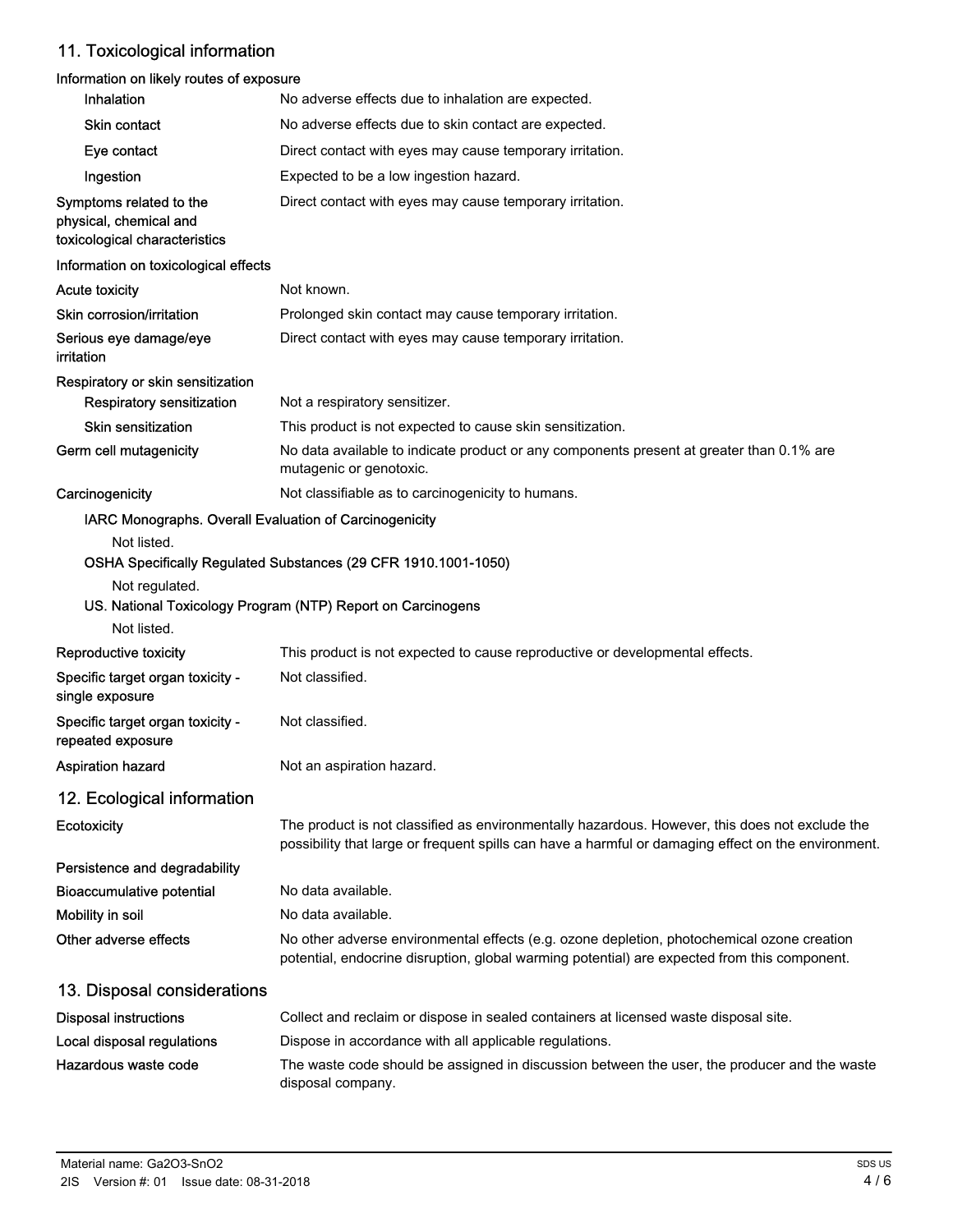| Waste from residues / unused<br>products | Dispose of in accordance with local regulations. Empty containers or liners may retain some<br>product residues. This material and its container must be disposed of in a safe manner (see:<br>Disposal instructions). |
|------------------------------------------|------------------------------------------------------------------------------------------------------------------------------------------------------------------------------------------------------------------------|
| Contaminated packaging                   | Since emptied containers may retain product residue, follow label warnings even after container is<br>emptied. Empty containers should be taken to an approved waste handling site for recycling or<br>disposal.       |

# 14. Transport information

### **DOT**

Not regulated as dangerous goods.

### IATA

Not regulated as dangerous goods.

### IMDG

Not regulated as dangerous goods.

# 15. Regulatory information

#### US federal regulations

This product is not known to be a "Hazardous Chemical" as defined by the OSHA Hazard Communication Standard, 29 CFR 1910.1200.

## TSCA Section 12(b) Export Notification (40 CFR 707, Subpt. D)

Not regulated.

#### CERCLA Hazardous Substance List (40 CFR 302.4)

Not listed.

## SARA 304 Emergency release notification

Not regulated.

## OSHA Specifically Regulated Substances (29 CFR 1910.1001-1050)

#### Not regulated.

Hazard categories

## Superfund Amendments and Reauthorization Act of 1986 (SARA)

| Immediate Hazard - No  |
|------------------------|
| Delayed Hazard - No    |
| Fire Hazard - No       |
| Pressure Hazard - No   |
| Reactivity Hazard - No |

#### SARA 302 Extremely hazardous substance

Not listed.

# SARA 311/312 Hazardous No

chemical

## SARA 313 (TRI reporting)

Not regulated.

#### Other federal regulations

Clean Air Act (CAA) Section 112 Hazardous Air Pollutants (HAPs) List

Not regulated.

## Clean Air Act (CAA) Section 112(r) Accidental Release Prevention (40 CFR 68.130)

|  | Not regulated. |
|--|----------------|
|--|----------------|

| <b>Safe Drinking Water Act</b> | Not regulated. |
|--------------------------------|----------------|
|--------------------------------|----------------|

- (SDWA)
- California Safe Drinking Water and Toxic Enforcement Act of 1986 (Proposition 65): This material is not known to contain any chemicals currently listed as carcinogens or reproductive toxins. US state regulations

## 16. Other information, including date of preparation or last revision

| <b>Issue date</b> | 08-31-2018 |
|-------------------|------------|
| Version #         | 01         |